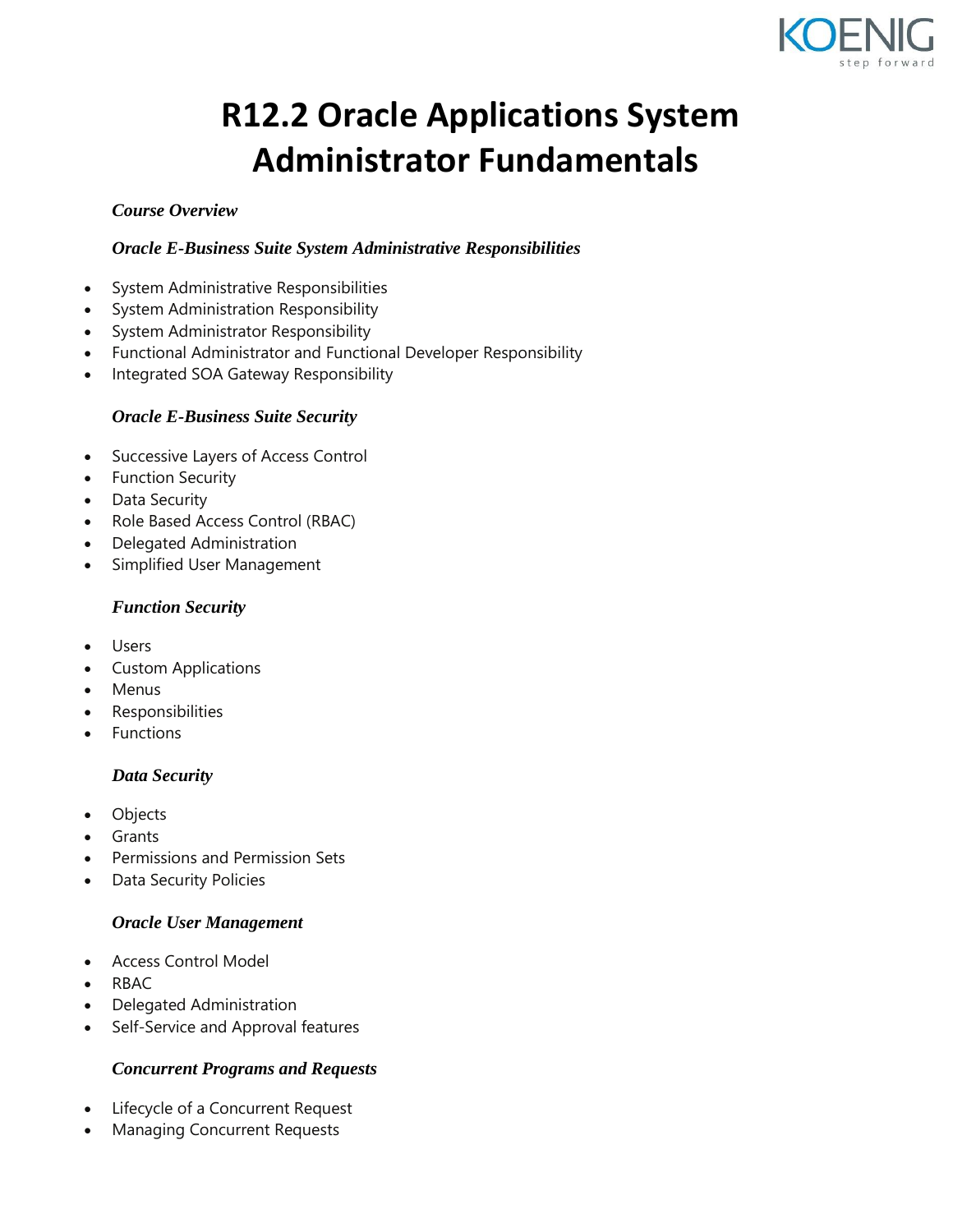

- Request Sets
- Viewing Request Output
- Defining a Custom Concurrent Program

#### *Administering Concurrent Managers*

- Generic Service Management (GSM)
- Concurrent Managers
- Concurrent Manager Workshifts
- Conflict Domains
- Internal Concurrent Managers
- Internal Monitors
- **•** Transaction Managers
- Parallel Concurrent Processing

#### *Oracle Applications Manager (OAM)*

- Benefits of Oracle Applications Manager
- OAM Dashboard
- OAM Site Map
- System Monitoring
- Diagnostic Tools in OAM
- Support Cart

#### *Profile Options*

- Personal Profile Values
- System Profile Values
- Profile Hierarchy Levels
- Profile Categories

#### *Oracle Workflow*

- Business Processes
- System Integration with Oracle Workflow
- Workflow Architecture
- Workflow Engine
- Workflow Builder
- Notofication System
- Workflow Manager
- Directory Services

# *SOA and Web Services*

- SOA in Oracle E-Business Suite
- Integrated SOA Gateway
- Generating SOAP Services
- Deploying SOAP Services
- Deploying REST Services
- Searching SOAP Messages